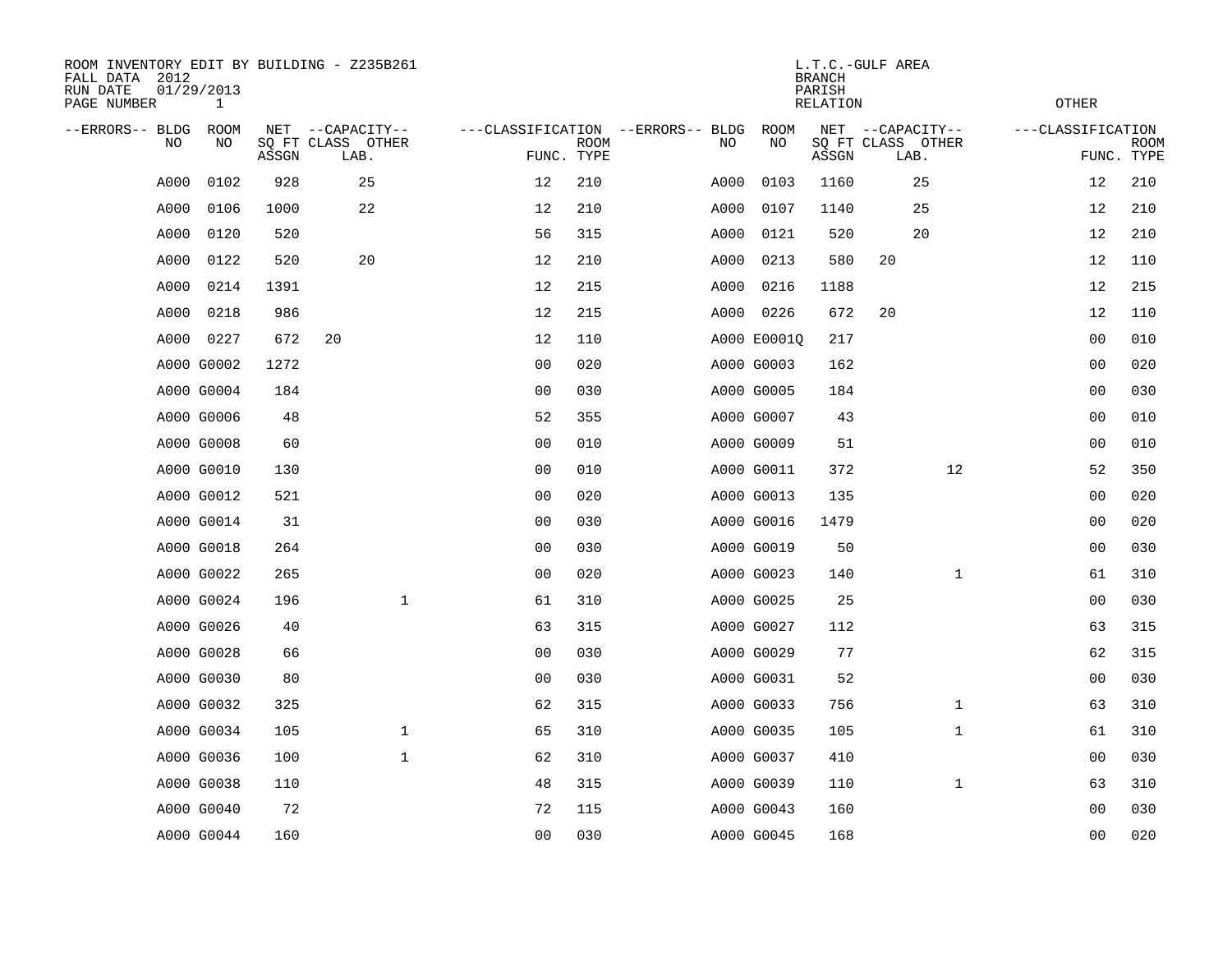| ROOM INVENTORY EDIT BY BUILDING - Z235B261<br>FALL DATA 2012<br>RUN DATE<br>PAGE NUMBER | 01/29/2013<br>2    |       |                           |                   |                           |                                   |     |                                                                                                                                     | <b>BRANCH</b><br>PARISH<br><b>RELATION</b> | L.T.C.-GULF AREA          |                |                                       | <b>OTHER</b>           |                           |
|-----------------------------------------------------------------------------------------|--------------------|-------|---------------------------|-------------------|---------------------------|-----------------------------------|-----|-------------------------------------------------------------------------------------------------------------------------------------|--------------------------------------------|---------------------------|----------------|---------------------------------------|------------------------|---------------------------|
| --ERRORS-- BLDG ROOM                                                                    |                    |       | NET --CAPACITY--          |                   |                           | ---CLASSIFICATION --ERRORS-- BLDG |     | ROOM                                                                                                                                |                                            | NET --CAPACITY--          |                |                                       | ---CLASSIFICATION      |                           |
| NO.                                                                                     | NO                 | ASSGN | SQ FT CLASS OTHER<br>LAB. |                   | <b>ROOM</b><br>FUNC. TYPE |                                   | NO. | NO                                                                                                                                  | ASSGN                                      | SQ FT CLASS OTHER<br>LAB. |                |                                       |                        | <b>ROOM</b><br>FUNC. TYPE |
|                                                                                         | A000 G0046         | 120   |                           | 0 <sub>0</sub>    | 030                       |                                   |     | A000 G0047                                                                                                                          | 120                                        |                           |                |                                       | 63                     | 315                       |
|                                                                                         | A000 G0050         | 135   |                           | 0 <sub>0</sub>    | 020                       |                                   |     | A000 G0051                                                                                                                          | 135                                        |                           |                |                                       | 00                     | 020                       |
|                                                                                         | A000 G0052         | 35    |                           | 0 <sub>0</sub>    | 010                       |                                   |     | A000 G0053                                                                                                                          | 120                                        |                           |                |                                       | 00                     | 020                       |
|                                                                                         | A000 G0054         | 120   |                           | 71                | 115                       |                                   |     | A000 G0055                                                                                                                          | 99                                         |                           |                |                                       | 0 <sub>0</sub>         | 020                       |
|                                                                                         | A000 G0056         | 1598  | 30                        | 12                | 210                       |                                   |     | A000 G0057                                                                                                                          | 1000                                       |                           |                |                                       | 0 <sub>0</sub>         | 020                       |
|                                                                                         | A000 G0058         | 321   |                           | 72                | 115                       |                                   |     | A000 G0061                                                                                                                          | 413                                        |                           | $\overline{4}$ |                                       | 41                     | 420                       |
|                                                                                         | A000 G0062         | 105   |                           | 1<br>46           | 310                       |                                   |     | A000 G0063                                                                                                                          | 30                                         |                           |                |                                       | 56                     | 315                       |
|                                                                                         | A000 G0064         | 178   |                           | $\mathbf 1$<br>46 | 310                       |                                   |     | A000 G0065                                                                                                                          | 122                                        |                           |                |                                       | 56                     | 315                       |
|                                                                                         | A000 G0066         | 30    |                           | 00                | 020                       |                                   |     | A000 G0067                                                                                                                          | 125                                        |                           | $\mathbf{1}$   |                                       | 41                     | 420                       |
|                                                                                         | A000 G0068         | 68    | 2                         | 12                | 210                       |                                   |     | A000 G0069<br>TOTAL NUMBER CLASSROOMS<br>TOTAL NUMBER COMPUTER CLASSROOMS<br>TOTAL NUMBER LABS 210<br>TOTAL NUMBER SPECIAL LABS 220 | 80                                         |                           | $\mathbf 1$    | TOTAL NET ASSIGN SO. FT. IN ROOM FILE | 12<br>17,225<br>3<br>9 | 210                       |
|                                                                                         | B000 0317          | 2108  | 6                         | 12                | 210                       |                                   |     | B000 0328                                                                                                                           | 750                                        | 24                        |                |                                       | 12                     | 110                       |
|                                                                                         | B000 0329          | 2000  | 9                         | 12                | 210                       |                                   |     | <b>B000 G0001T</b>                                                                                                                  | 4212                                       |                           | 12             |                                       | 12                     | 210                       |
|                                                                                         | B000 G0002T        | 288   |                           | 0 <sub>0</sub>    | 030                       |                                   |     | <b>B000 G0004T</b>                                                                                                                  | 364                                        |                           |                |                                       | 72                     | 215                       |
|                                                                                         | <b>B000 G0005T</b> | 2400  | 29                        | 12                | 210                       |                                   |     | <b>B000 G0006T</b>                                                                                                                  | 3663                                       |                           | 18             |                                       | 12                     | 210                       |
|                                                                                         | B000 G0008A        | 209   | 2                         | 12                | 210                       |                                   |     | <b>B000 G0010T</b>                                                                                                                  | 364                                        |                           | $\mathbf{1}$   |                                       | 63                     | 310                       |
|                                                                                         | <b>B000 G0011T</b> | 396   |                           | 0 <sub>0</sub>    | 030                       |                                   |     | <b>B000 G0012T</b>                                                                                                                  | 95                                         |                           |                |                                       | 00                     | 030                       |
|                                                                                         | B000 G0013T        | 900   | 32                        | 12                | 210                       |                                   |     | <b>B000 G0014T</b>                                                                                                                  | 715                                        |                           |                |                                       | 00                     | 020                       |
|                                                                                         | <b>B000 G0015T</b> | 689   | 26                        | 12                | 210                       |                                   |     | <b>B000 G0016T</b>                                                                                                                  | 144                                        |                           |                |                                       | 00                     | 020                       |
|                                                                                         | B000 G0018T        | 594   |                           | 63                | 215                       |                                   |     | B000 G0019T                                                                                                                         | 144                                        |                           | 3              |                                       | 12                     | 210                       |
|                                                                                         | <b>B000 G0020T</b> | 144   |                           | 72                | 215                       |                                   |     | <b>B000 G0021T</b>                                                                                                                  | 286                                        |                           | 3              |                                       | 12                     | 210                       |
|                                                                                         | B000 G0022A        | 104   | 3                         | 12                | 210                       |                                   |     | B000 G0022B                                                                                                                         | 169                                        |                           | 3              |                                       | 12                     | 210                       |
|                                                                                         | B000 G0022C        | 234   | 2                         | 12                | 210                       |                                   |     | B000 G0022T                                                                                                                         | 144                                        |                           | 1              |                                       | 63                     | 310                       |
|                                                                                         | B000 G0023T        | 400   | 2                         | 12                | 210                       |                                   |     | B000 G0024T                                                                                                                         | 20                                         |                           |                |                                       | 0 <sub>0</sub>         | 030                       |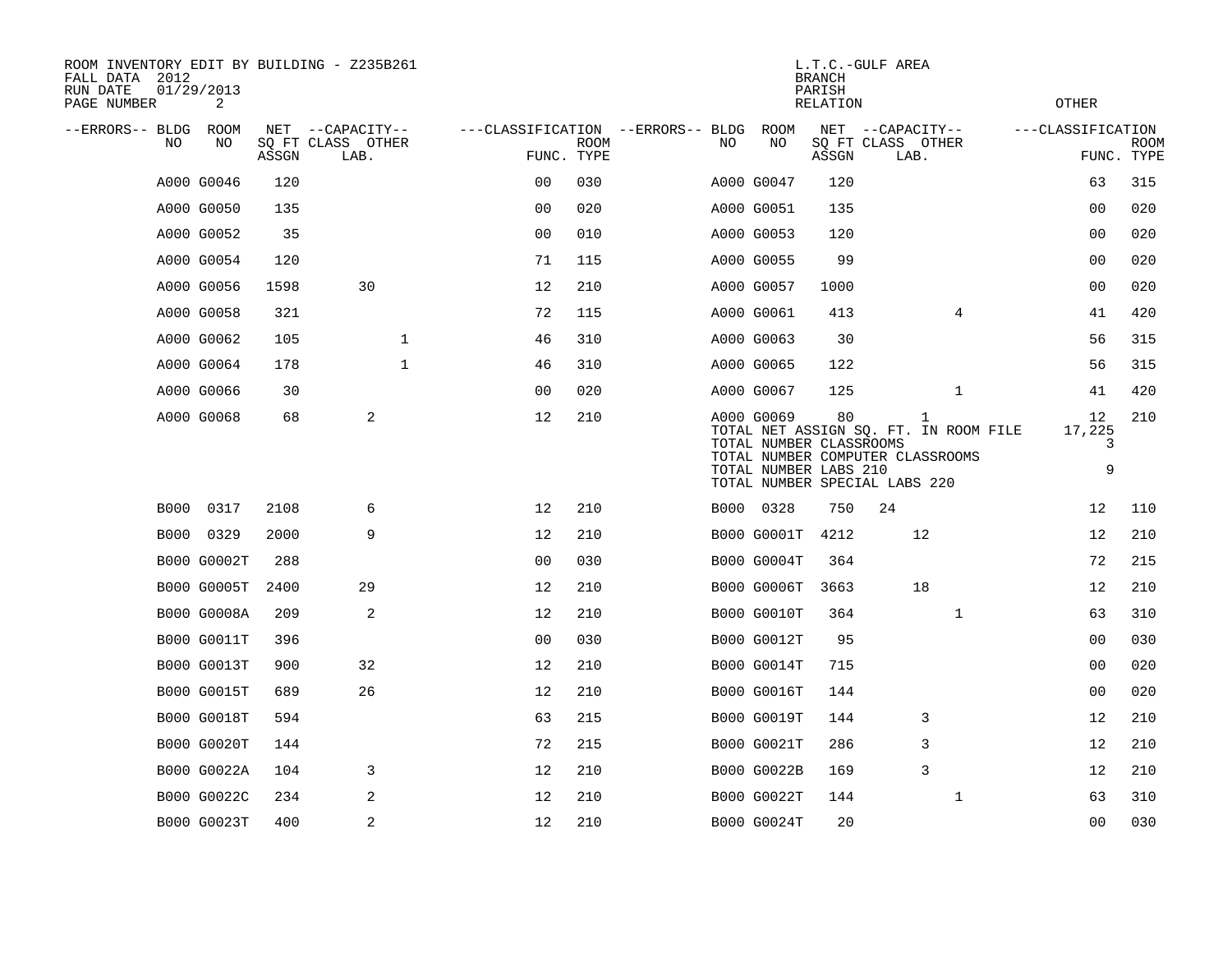| ROOM INVENTORY EDIT BY BUILDING - Z235B261<br>FALL DATA 2012<br>RUN DATE<br>PAGE NUMBER | 01/29/2013<br>3 |       |                           |                                                                                                |                    |   |           |             | L.T.C.-GULF AREA<br><b>BRANCH</b><br>PARISH<br>RELATION                                   |      |                                                                                 | <b>OTHER</b>                                                |                           |
|-----------------------------------------------------------------------------------------|-----------------|-------|---------------------------|------------------------------------------------------------------------------------------------|--------------------|---|-----------|-------------|-------------------------------------------------------------------------------------------|------|---------------------------------------------------------------------------------|-------------------------------------------------------------|---------------------------|
| --ERRORS-- BLDG ROOM<br>NO                                                              | NO              | ASSGN | SQ FT CLASS OTHER<br>LAB. | NET --CAPACITY-- - ---CLASSIFICATION --ERRORS-- BLDG ROOM NET --CAPACITY-- - ---CLASSIFICATION | ROOM<br>FUNC. TYPE |   | NO        | NO          | ASSGN                                                                                     | LAB. | SQ FT CLASS OTHER                                                               |                                                             | <b>ROOM</b><br>FUNC. TYPE |
|                                                                                         | B000 G0025T     | 20    |                           | 00                                                                                             | 010                |   |           | B000 G0026T | 306                                                                                       |      |                                                                                 |                                                             | 72 215                    |
|                                                                                         | B000 G021AT     | 143   | 3                         | 12                                                                                             | 210                |   |           |             | TOTAL NUMBER CLASSROOMS<br>TOTAL NUMBER LABS 210<br>TOTAL NUMBER SPECIAL LABS 220         |      | TOTAL NET ASSIGN SQ. FT. IN ROOM FILE<br>TOTAL NUMBER COMPUTER CLASSROOMS       | 20,327<br>$\mathbf{1}$<br>15                                |                           |
|                                                                                         | C000 0001       | 549   | 20                        | 12                                                                                             | 210                |   | C000 0002 |             | 51                                                                                        |      | $\mathbf{1}$                                                                    | 63                                                          | 310                       |
| C000                                                                                    | 0003            | 23    |                           | 0 <sub>0</sub>                                                                                 | 020                |   | C000 0004 |             | 23                                                                                        |      |                                                                                 | 0 <sub>0</sub>                                              | 020                       |
| C000                                                                                    | 0005            | 131   |                           | 00                                                                                             | 030                |   | C000 0006 |             | 131                                                                                       |      |                                                                                 | 00                                                          | 030                       |
|                                                                                         | C000 0007       | 109   | 4                         | 12                                                                                             | 210                | 9 | C000 0008 |             | 7744<br>TOTAL NUMBER CLASSROOMS<br>TOTAL NUMBER LABS 210<br>TOTAL NUMBER SPECIAL LABS 220 |      | 12<br>TOTAL NET ASSIGN SQ. FT. IN ROOM FILE<br>TOTAL NUMBER COMPUTER CLASSROOMS | 12<br>8,453<br>3                                            | 210                       |
| D000                                                                                    | 0001            | 32    |                           | 72                                                                                             | 720                |   | D000 0002 |             | 185                                                                                       |      |                                                                                 | 72                                                          | 720                       |
| D000                                                                                    | 0003            | 2944  |                           | 72                                                                                             | 720                |   | D000      | 0004        | 461                                                                                       |      |                                                                                 | 72                                                          | 720                       |
|                                                                                         | D000 0005       | 49    |                           | 72                                                                                             | 720                |   |           | D000 0006   | 60<br>TOTAL NUMBER CLASSROOMS<br>TOTAL NUMBER LABS 210<br>TOTAL NUMBER SPECIAL LABS 220   |      | TOTAL NET ASSIGN SQ. FT. IN ROOM FILE<br>TOTAL NUMBER COMPUTER CLASSROOMS       | 00 <sub>o</sub><br>3,671                                    | 030                       |
| F000                                                                                    | 0001            | 185   |                           | 12                                                                                             | 215                |   |           | F000 0002   | 149                                                                                       |      |                                                                                 | 0 <sub>0</sub>                                              | 030                       |
|                                                                                         | F000 0003       | 1316  | 30                        | 11                                                                                             | 210                |   |           |             | TOTAL NUMBER CLASSROOMS<br>TOTAL NUMBER LABS 210<br>TOTAL NUMBER SPECIAL LABS 220         |      | TOTAL NUMBER COMPUTER CLASSROOMS                                                | TOTAL NET ASSIGN SQ. FT. IN ROOM FILE 1,501<br>$\mathbf{1}$ |                           |
|                                                                                         | H000 0001       | 832   | 4                         | 12                                                                                             | 210                |   |           |             | TOTAL NUMBER CLASSROOMS<br>TOTAL NUMBER LABS 210<br>TOTAL NUMBER SPECIAL LABS 220         |      | TOTAL NET ASSIGN SQ. FT. IN ROOM FILE<br>TOTAL NUMBER COMPUTER CLASSROOMS       | 832<br>1                                                    |                           |
|                                                                                         | I000 0101       | 371   | $\mathbf 1$               | 51                                                                                             | 310                |   | I000 0102 |             | 618                                                                                       |      |                                                                                 | 00 <sub>o</sub>                                             | 020                       |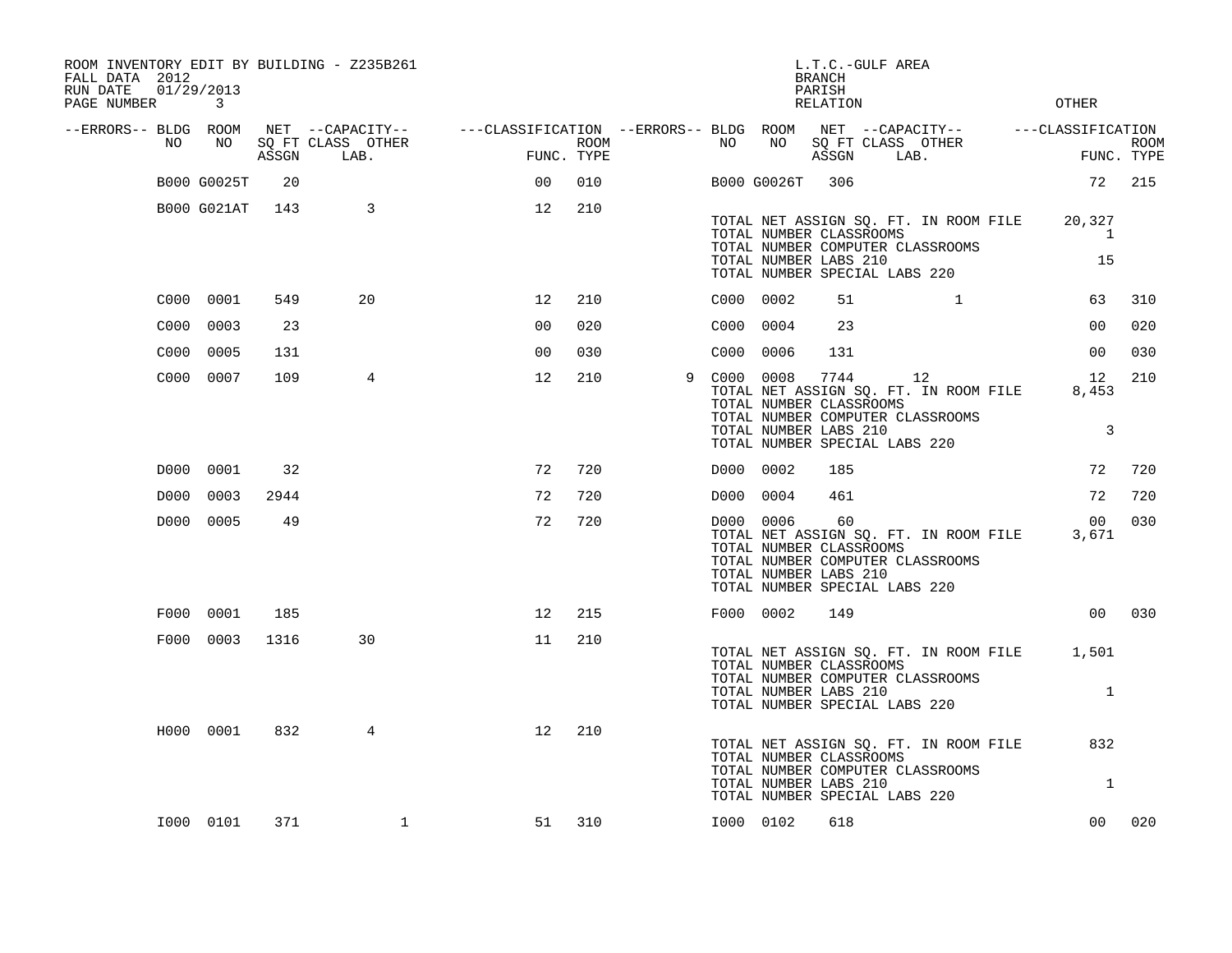| ROOM INVENTORY EDIT BY BUILDING - Z235B261<br>FALL DATA 2012<br>RUN DATE<br>01/29/2013<br>PAGE NUMBER | 4          |       |                                               |                                                      |             |           |             | <b>BRANCH</b><br>PARISH<br>RELATION                     | L.T.C.-GULF AREA                                                                                           | OTHER             |                |                           |
|-------------------------------------------------------------------------------------------------------|------------|-------|-----------------------------------------------|------------------------------------------------------|-------------|-----------|-------------|---------------------------------------------------------|------------------------------------------------------------------------------------------------------------|-------------------|----------------|---------------------------|
| --ERRORS-- BLDG ROOM<br>NO.                                                                           | NO         | ASSGN | NET --CAPACITY--<br>SQ FT CLASS OTHER<br>LAB. | ---CLASSIFICATION --ERRORS-- BLDG ROOM<br>FUNC. TYPE | <b>ROOM</b> | NO.       | NO          | ASSGN                                                   | NET --CAPACITY--<br>SQ FT CLASS OTHER<br>LAB.                                                              | ---CLASSIFICATION |                | <b>ROOM</b><br>FUNC. TYPE |
| I000                                                                                                  | 0103       | 596   | 12                                            | 12                                                   | 410         | I000      | 0104        | 187                                                     |                                                                                                            |                   | 0 <sub>0</sub> | 030                       |
| I000                                                                                                  | 0105       | 185   |                                               | 0 <sup>0</sup>                                       | 030         | I000 0106 |             | 641                                                     | 25                                                                                                         |                   | 12             | 210                       |
| I000                                                                                                  | 0107       | 613   | 25                                            | 12                                                   | 210         | I000      | 0108        | 622                                                     | 25                                                                                                         |                   | 12             | 210                       |
| I000                                                                                                  | 0109       | 504   |                                               | 55                                                   | 315         | I000      | 0110        | 169                                                     | $\mathbf{1}$                                                                                               |                   | 51             | 310                       |
| I000                                                                                                  | 0111       | 171   | $\mathbf{1}$                                  | 54                                                   | 310         | I000 0112 |             | 32                                                      |                                                                                                            |                   | 0 <sub>0</sub> | 030                       |
| I000                                                                                                  | 0113       | 178   |                                               | 53                                                   | 115         | I000 0114 |             | 83                                                      |                                                                                                            |                   | 0 <sub>0</sub> | 020                       |
| I000                                                                                                  | 0115       | 26    |                                               | 0 <sub>0</sub>                                       | 010         | I000      | 0116        | 34                                                      |                                                                                                            |                   | 0 <sub>0</sub> | 010                       |
| I000                                                                                                  | 0117       | 30    |                                               | 0 <sub>0</sub>                                       | 010         | I000 0118 |             | 30                                                      |                                                                                                            |                   | 0 <sub>0</sub> | 010                       |
| I000                                                                                                  | 0119       | 12    |                                               | 0 <sub>0</sub>                                       | 010         |           |             | TOTAL NUMBER CLASSROOMS<br>TOTAL NUMBER LABS 210        | TOTAL NET ASSIGN SQ. FT. IN ROOM FILE<br>TOTAL NUMBER COMPUTER CLASSROOMS<br>TOTAL NUMBER SPECIAL LABS 220 |                   | 3,865<br>3     |                           |
|                                                                                                       | J000 0001  | 3680  |                                               | 72                                                   | 590         |           |             | TOTAL NUMBER CLASSROOMS<br>TOTAL NUMBER LABS 210        | TOTAL NET ASSIGN SQ. FT. IN ROOM FILE<br>TOTAL NUMBER COMPUTER CLASSROOMS<br>TOTAL NUMBER SPECIAL LABS 220 |                   | 3,680          |                           |
|                                                                                                       | L000 0002S | 169   |                                               | 63                                                   | 215         |           | L000 V0001D | 155<br>TOTAL NUMBER CLASSROOMS<br>TOTAL NUMBER LABS 210 | TOTAL NET ASSIGN SQ. FT. IN ROOM FILE<br>TOTAL NUMBER COMPUTER CLASSROOMS<br>TOTAL NUMBER SPECIAL LABS 220 |                   | 63<br>324      | 215                       |